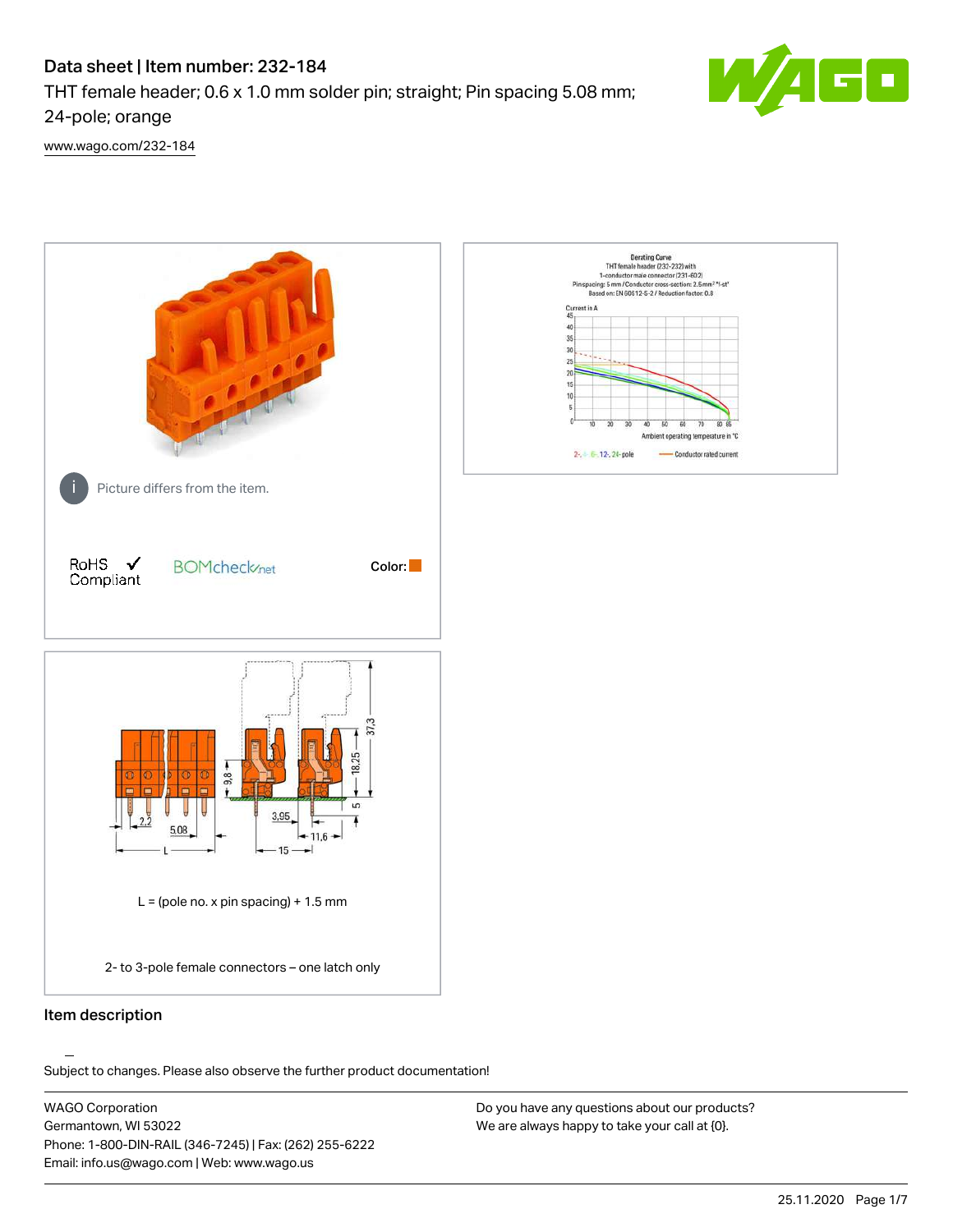#### Data sheet | Item number: 232-184

[www.wago.com/232-184](http://www.wago.com/232-184)



- $\blacksquare$ Horizontal or vertical PCB mounting via straight or angled solder pins
- $\blacksquare$ For board-to-board and board-to-wire connections
- Touch-proof PCB outputs  $\blacksquare$
- П Easy-to-identify PCB inputs and outputs
- П With coding fingers

#### Safety information 1:

The MCS - MULTI CONNECTION SYSTEM includes connectors without breaking capacity in accordance with DIN EN 61984. When used as intended, these connectors must not be connected/disconnected when live or under load. The circuit design should ensure header pins, which can be touched, are not live when unmated.

#### Data Electrical data

#### Ratings per IEC/EN 60664-1

| Ratings per                 | IEC/EN 60664-1                                                       |
|-----------------------------|----------------------------------------------------------------------|
| Rated voltage (III / 3)     | 320 V                                                                |
| Rated surge voltage (III/3) | 4 <sub>k</sub> V                                                     |
| Rated voltage (III/2)       | 320 V                                                                |
| Rated surge voltage (III/2) | 4 <sub>k</sub> V                                                     |
| Nominal voltage (II/2)      | 630 V                                                                |
| Rated surge voltage (II/2)  | 4 <sub>k</sub> V                                                     |
| Rated current               | 12A                                                                  |
| Legend (ratings)            | (III / 2) $\triangleq$ Overvoltage category III / Pollution degree 2 |

#### Ratings per UL 1059

| Approvals per                  | UL 1059 |
|--------------------------------|---------|
| Rated voltage UL (Use Group B) | 300 V   |
| Rated current UL (Use Group B) | 15 A    |
| Rated voltage UL (Use Group D) | 300 V   |
| Rated current UL (Use Group D) | 10 A    |

#### Ratings per UL 1977

| Rated voltage UL 1977    | coo V       |
|--------------------------|-------------|
| Current UL 1977<br>Rated | ، ت<br>____ |

Subject to changes. Please also observe the further product documentation!

WAGO Corporation Germantown, WI 53022 Phone: 1-800-DIN-RAIL (346-7245) | Fax: (262) 255-6222 Email: info.us@wago.com | Web: www.wago.us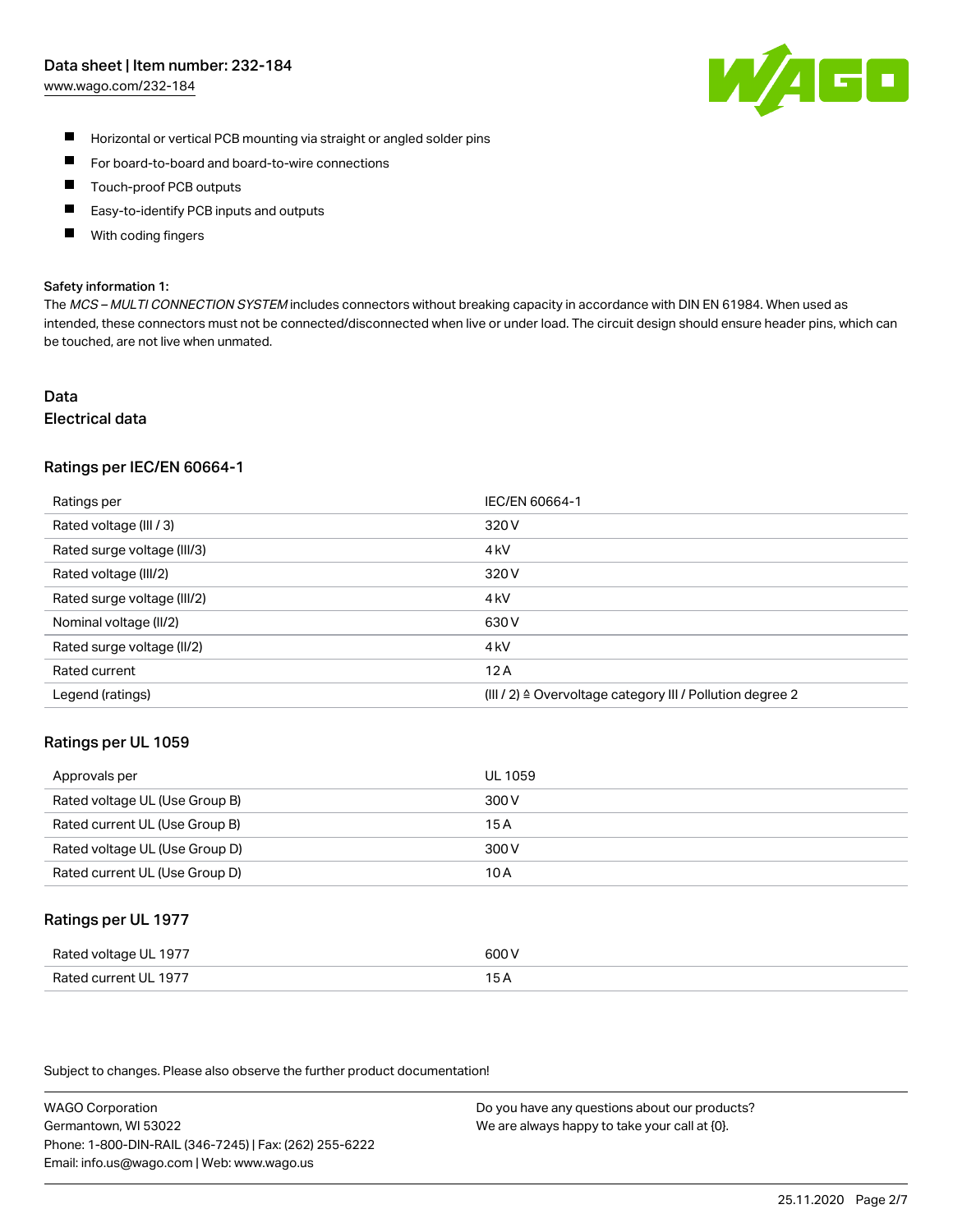

# Ratings per CSA

| Approvals per                   | CSA   |
|---------------------------------|-------|
| Rated voltage CSA (Use Group B) | 300 V |
| Rated current CSA (Use Group B) | 15 A  |
| Rated voltage CSA (Use Group D) | 300 V |
| Rated current CSA (Use Group D) | 10 A  |

## Connection data

| Pole No.                          | 24 |
|-----------------------------------|----|
| Total number of connection points | 24 |
| Total number of potentials        | 24 |
| Number of connection types        |    |
| Number of levels                  |    |

## Physical data

| Pin spacing                          | 5.08 mm / 0.2 inch         |
|--------------------------------------|----------------------------|
| Width                                | 123.42 mm / 4.859 inch     |
| Height                               | 23.25 mm / 0.915 inch      |
| Height from the surface              | 18.25 mm / 0.719 inch      |
| Depth                                | 11.6 mm / 0.457 inch       |
| Solder pin length                    | $5 \,\mathrm{mm}$          |
| Solder pin dimensions                | $0.6 \times 1$ mm          |
| Drilled hole diameter with tolerance | $1.3$ <sup>(+0.1)</sup> mm |

### Plug-in connection

| Contact type (pluggable connector) | Female connector/socket |
|------------------------------------|-------------------------|
| Connector (connection type)        | for PCB                 |
| Mismating protection               | No                      |
| Mating direction to the PCB        | 90 °                    |

# PCB contact

| PCB contact                         | THT                                        |
|-------------------------------------|--------------------------------------------|
| Solder pin arrangement              | over the entire female connector (in-line) |
| Number of solder pins per potential |                                            |

Subject to changes. Please also observe the further product documentation! Material Data

| WAGO Corporation                                       | Do you have any questions about our products? |
|--------------------------------------------------------|-----------------------------------------------|
| Germantown, WI 53022                                   | We are always happy to take your call at {0}. |
| Phone: 1-800-DIN-RAIL (346-7245)   Fax: (262) 255-6222 |                                               |
| Email: info.us@wago.com   Web: www.wago.us             |                                               |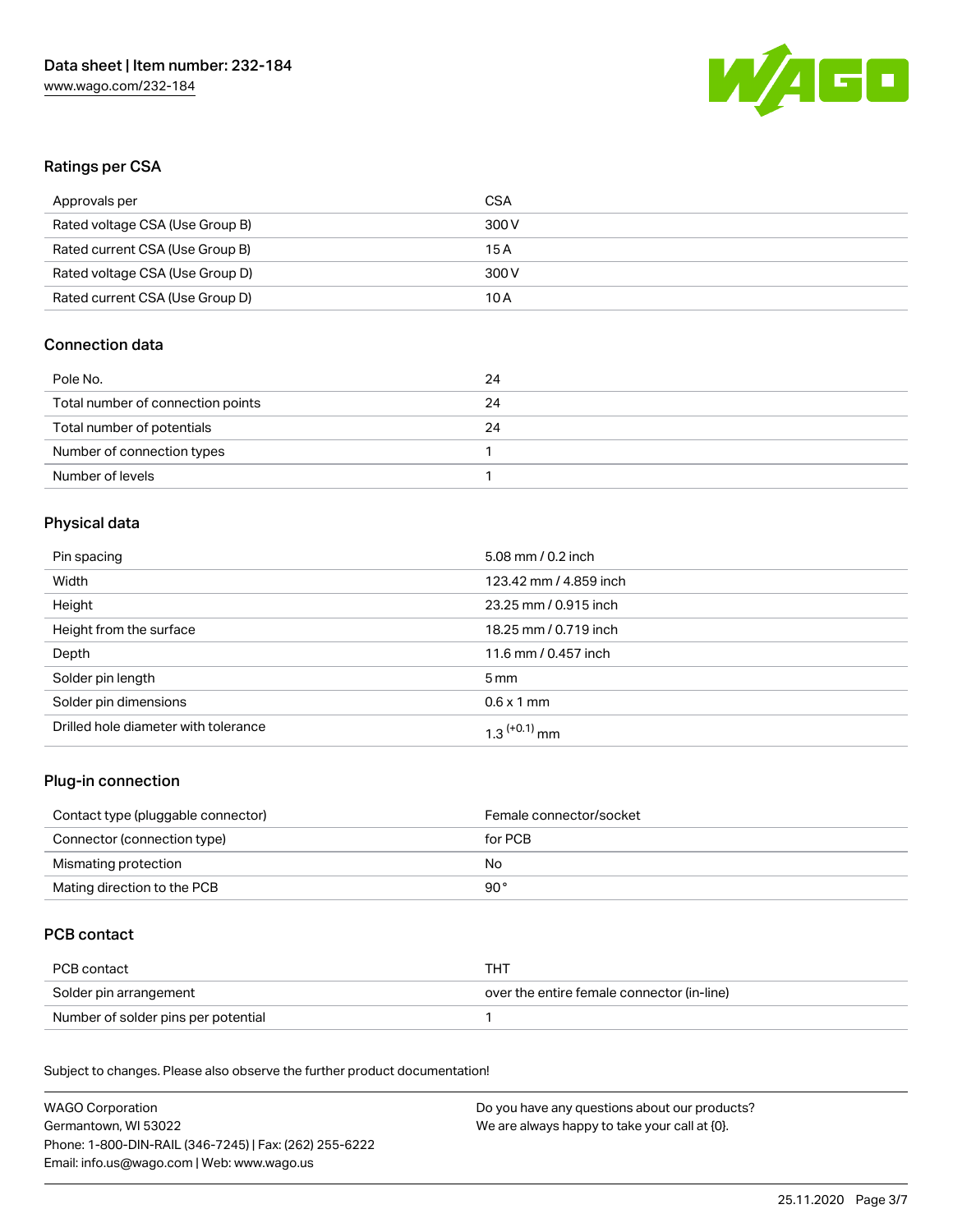[www.wago.com/232-184](http://www.wago.com/232-184)



## Material Data

| Color                       | orange            |
|-----------------------------|-------------------|
| Material group              |                   |
| Insulation material         | Polyamide (PA66)  |
| Flammability class per UL94 | V <sub>0</sub>    |
| Contact material            | Copper alloy      |
| Contact plating             | tin-plated        |
| Fire load                   | 0.341 MJ          |
| Weight                      | 20.8 <sub>g</sub> |

### Environmental Requirements

| Limit temperature range | .+85 °C<br>-60 |
|-------------------------|----------------|
|-------------------------|----------------|

## Commercial data

| Product Group         | 3 (Multi Conn. System) |
|-----------------------|------------------------|
| Packaging type        | <b>BOX</b>             |
| Country of origin     | DE                     |
| <b>GTIN</b>           | 4044918579070          |
| Customs tariff number | 85366990990            |

## Approvals / Certificates

#### Country specific Approvals

| Logo                | Approval                                     | <b>Additional Approval Text</b> | Certificate<br>name |
|---------------------|----------------------------------------------|---------------------------------|---------------------|
|                     | CВ<br>DEKRA Certification B.V.               | IEC 61984                       | NL-39756            |
| EMA<br><b>INEUR</b> | <b>KEMA/KEUR</b><br>DEKRA Certification B.V. | EN 61984                        | 2190761.01          |

#### Ship Approvals

|                                                                            |                             |                                 | Certificate   |  |
|----------------------------------------------------------------------------|-----------------------------|---------------------------------|---------------|--|
| Logo                                                                       | Approval                    | <b>Additional Approval Text</b> | name          |  |
| ABS.                                                                       | <b>ABS</b>                  | $\overline{\phantom{a}}$        | $19 -$        |  |
|                                                                            | American Bureau of Shipping |                                 | HG15869876-   |  |
|                                                                            |                             |                                 | <b>PDA</b>    |  |
|                                                                            | LR                          | IEC 61984                       | 96/20035 (E5) |  |
| Subject to changes. Please also observe the further product documentation! |                             |                                 |               |  |

| <b>WAGO Corporation</b>                                | Do you have any questions about our products? |
|--------------------------------------------------------|-----------------------------------------------|
| Germantown, WI 53022                                   | We are always happy to take your call at {0}. |
| Phone: 1-800-DIN-RAIL (346-7245)   Fax: (262) 255-6222 |                                               |
| Email: info.us@wago.com   Web: www.wago.us             |                                               |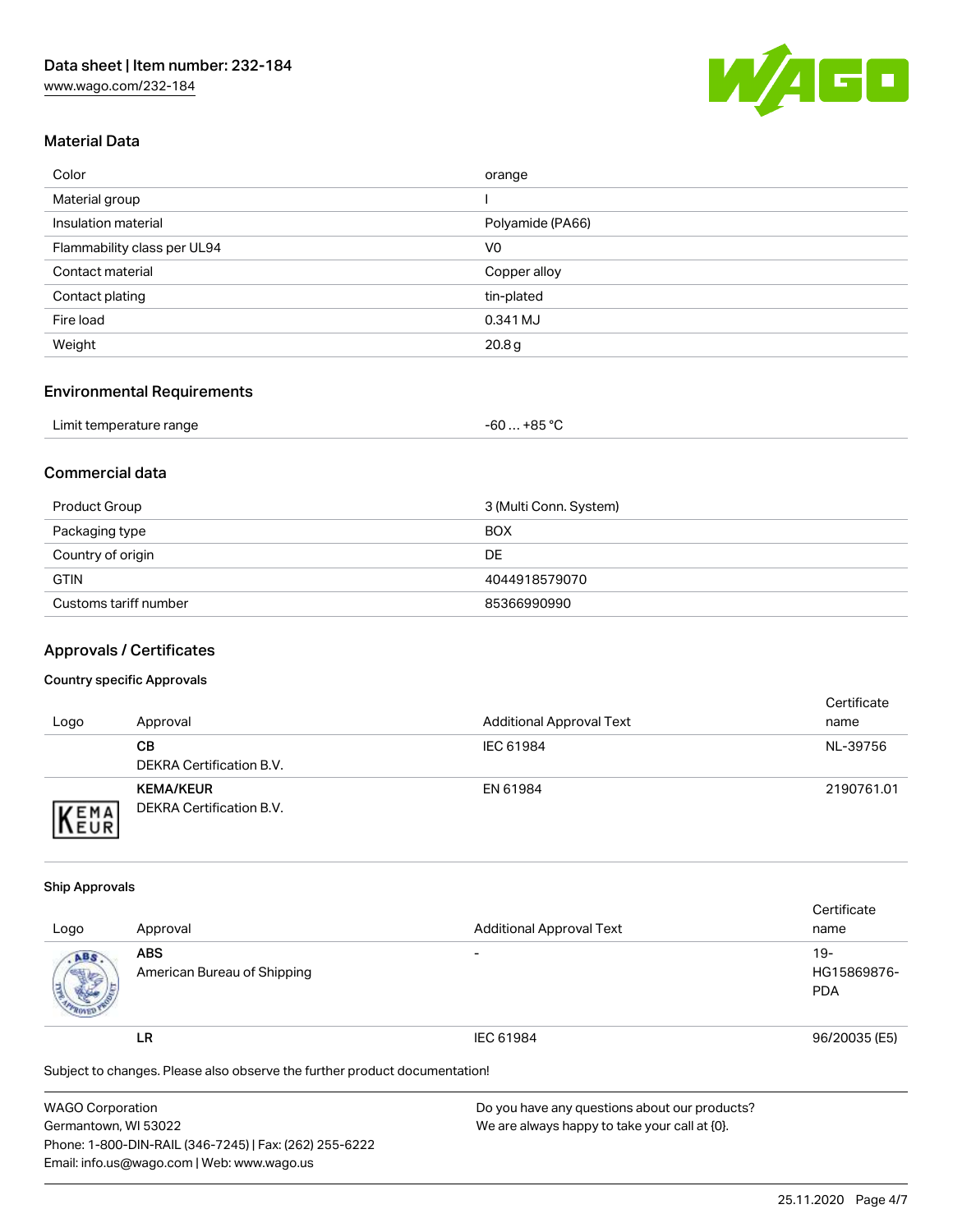

Lloyds Register

#### UL-Approvals

| . .<br>Logo                | Approval                                    | <b>Additional Approval Text</b> | Certificate<br>name |
|----------------------------|---------------------------------------------|---------------------------------|---------------------|
| W                          | UL<br>UL International Germany GmbH         | <b>UL 1977</b>                  | E45171              |
| $\boldsymbol{\mathcal{A}}$ | <b>UR</b><br>Underwriters Laboratories Inc. | <b>UL 1059</b>                  | E45172<br>sec. 18   |

## Counterpart

| <b>ALLIERS</b> | Item no.231-654<br>1-conductor male connector; 2.5 mm <sup>2</sup> ; Pin spacing 5.08 mm; 24-pole; 2,50 mm <sup>2</sup> ; orange                             | www.wago.com/231-654             |
|----------------|--------------------------------------------------------------------------------------------------------------------------------------------------------------|----------------------------------|
| <b>CALLAD</b>  | Item no.231-654/019-000<br>1-conductor male connector; clamping collar; 2.5 mm <sup>2</sup> ; Pin spacing 5.08 mm; 24-pole; 2,50 mm <sup>2</sup> ;<br>orange | www.wago.com/231-654/019-<br>000 |

### Compatible products

| 正                             | Item no.: 231-661<br>Test plugs for female connectors; for 5 mm and 5.08 mm pin spacing; 2,50 mm <sup>2</sup> ; light gray |             |               | www.wago.com/231-661 |  |
|-------------------------------|----------------------------------------------------------------------------------------------------------------------------|-------------|---------------|----------------------|--|
| <b>Downloads</b>              |                                                                                                                            |             |               |                      |  |
| Documentation                 |                                                                                                                            |             |               |                      |  |
| <b>Additional Information</b> |                                                                                                                            |             |               |                      |  |
| Technical explanations        |                                                                                                                            | Apr 3, 2019 | pdf<br>3.6 MB | Download             |  |

# CAD files

#### CAD data

Subject to changes. Please also observe the further product documentation!

WAGO Corporation Germantown, WI 53022 Phone: 1-800-DIN-RAIL (346-7245) | Fax: (262) 255-6222 Email: info.us@wago.com | Web: www.wago.us Do you have any questions about our products? We are always happy to take your call at {0}.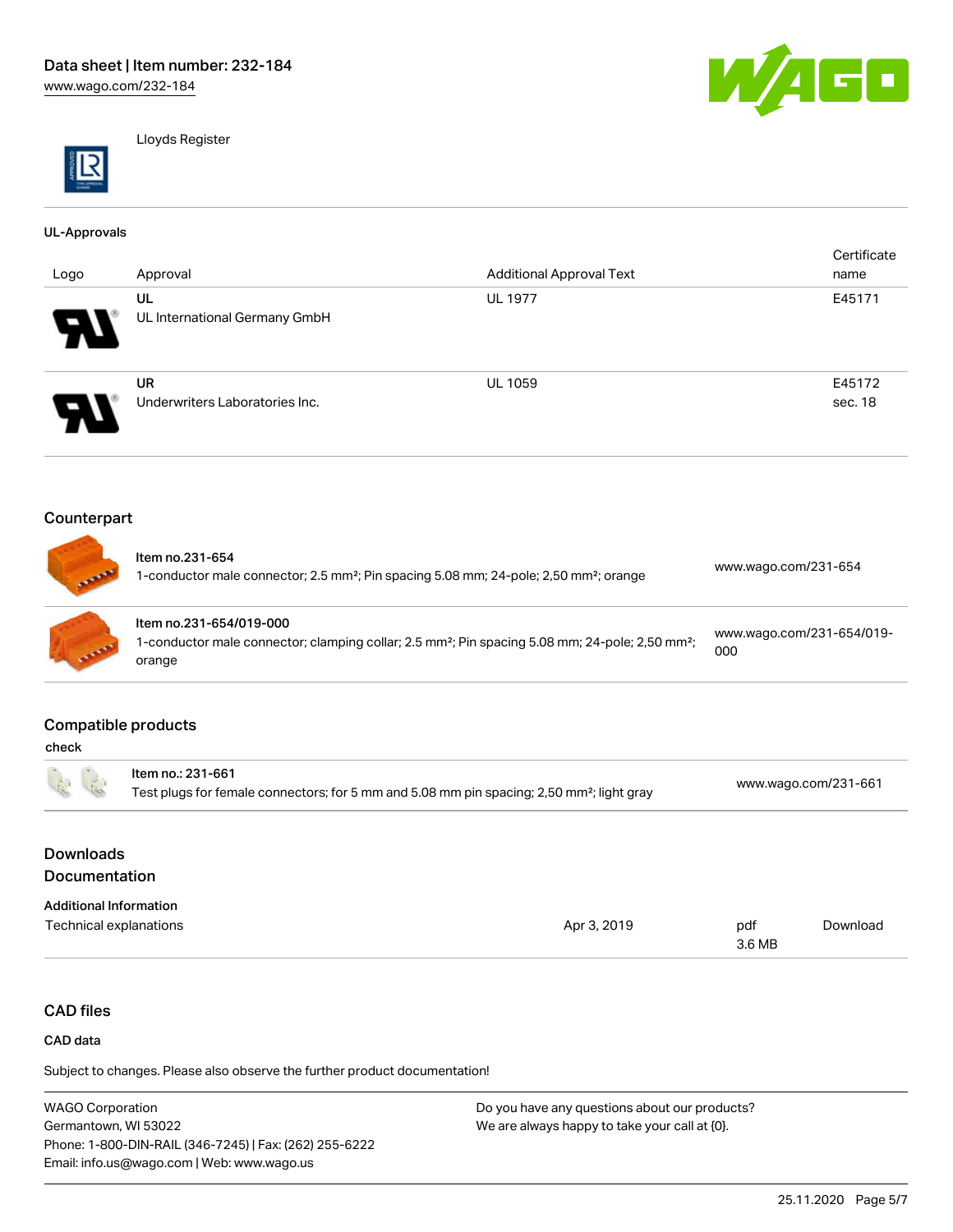# Data sheet | Item number: 232-184

[www.wago.com/232-184](http://www.wago.com/232-184)



|                 | 2D/3D Models 232-184                                                                                                                                                   | <b>URL</b> | Download |
|-----------------|------------------------------------------------------------------------------------------------------------------------------------------------------------------------|------------|----------|
| <b>CAE</b> data |                                                                                                                                                                        |            |          |
|                 | EPLAN Data Portal 232-184                                                                                                                                              | URL        | Download |
|                 | ZUKEN Portal 232-184                                                                                                                                                   | <b>URL</b> | Download |
|                 | <b>PCB Design</b>                                                                                                                                                      |            |          |
|                 | Symbol and Footprint 232-184                                                                                                                                           | URL        | Download |
|                 | CAx data for your PCB design, consisting of "schematic symbols and PCB footprints",<br>allow easy integration of the WAGO component into your development environment. |            |          |
|                 | Supported formats:                                                                                                                                                     |            |          |
| ш               | Accel EDA 14 & 15                                                                                                                                                      |            |          |
| ш               | Altium 6 to current version                                                                                                                                            |            |          |
| ш               | Cadence Allegro                                                                                                                                                        |            |          |
|                 | DesignSpark                                                                                                                                                            |            |          |
| ш               | Eagle Libraries                                                                                                                                                        |            |          |
| ш               | KiCad                                                                                                                                                                  |            |          |
|                 | Mentor Graphics BoardStation                                                                                                                                           |            |          |
| ш               | Mentor Graphics Design Architect                                                                                                                                       |            |          |
| ш               | Mentor Graphics Design Expedition 99 and 2000                                                                                                                          |            |          |
| H               | OrCAD 9.X PCB and Capture                                                                                                                                              |            |          |
| ш               | PADS PowerPCB 3, 3.5, 4.X, and 5.X                                                                                                                                     |            |          |
| ш               | PADS PowerPCB and PowerLogic 3.0                                                                                                                                       |            |          |
| $\blacksquare$  | PCAD 2000, 2001, 2002, 2004, and 2006                                                                                                                                  |            |          |
|                 | Pulsonix 8.5 or newer                                                                                                                                                  |            |          |
| H               | <b>STL</b>                                                                                                                                                             |            |          |
|                 | 3D STEP                                                                                                                                                                |            |          |
|                 | <b>TARGET 3001!</b>                                                                                                                                                    |            |          |
|                 | View Logic ViewDraw                                                                                                                                                    |            |          |
| ш               | Quadcept                                                                                                                                                               |            |          |
| ш               | Zuken CadStar 3 and 4                                                                                                                                                  |            |          |
| П               | Zuken CR-5000 and CR-8000                                                                                                                                              |            |          |

Subject to changes. Please also observe the further product documentation!

WAGO Corporation Germantown, WI 53022 Phone: 1-800-DIN-RAIL (346-7245) | Fax: (262) 255-6222 Email: info.us@wago.com | Web: www.wago.us